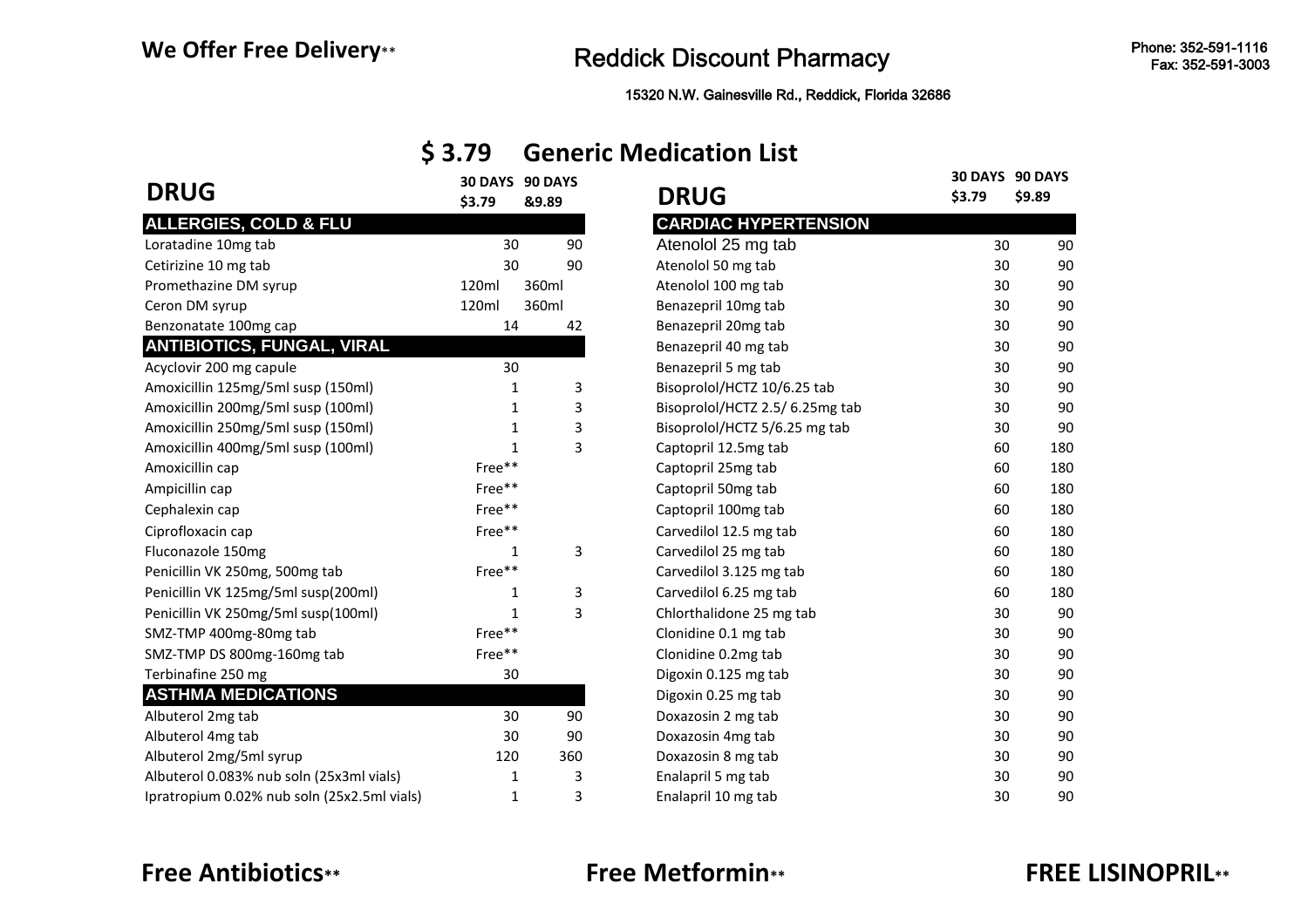### **We Offer Free Delivery\*\***

| Enalapril 20 mg tab            | 30     | 90     | Verapamil 120 mg tab            | 30                                | 90                          |
|--------------------------------|--------|--------|---------------------------------|-----------------------------------|-----------------------------|
| Enalapril/ HCTZ 5/12.5 mg tab  | 30     | 90     | Verapamil 80mg tab              | 30                                | 90                          |
| Furosemide 20 mg tab           | 30     | 90     | Warfarin 1 mg tab               | 30                                | 90                          |
| Furosemide 40 mg tab           | 30     | 90     | Warfarin 10mg tab               | 30                                | 90                          |
| Guanfacine 1mg tab             | 30     | 90     | Warfarin 2 mg tab               | 30                                | 90                          |
| Hydralazine 10 mg tab          |        |        | Warfarin 2.5 mg tab             | 30                                | 90                          |
| Hydralazine 25 mg tab          | 30     | 90     | Warfarin 3 mg tab               | 30                                | 90                          |
| Hydrochlorothiazide 12.5mg tab |        |        | Warfarin 4 mg tab               | 30                                | 90                          |
| Hydrochlorothiazide 25 mg tab  | 30     | 90     | Warfarin 5 mg tab               | 30                                | 90                          |
| Indapamide 1.25 mg tab         | 30     | 90     | Warfarin 6 mg tab               | 30                                | 90                          |
| Indapamide 2.5 mg tab          | 30     | 90     | Warfarin 7.5mg tab              | 30                                | 90                          |
| Lisinopril 5 mg tab            | Free** | Free** | <b>CHOLESTEOL</b>               |                                   |                             |
| Lisinopril 10 mg tab           | Free** | Free** | Lovastatin 10mg tab             | 30                                | 90                          |
| Lisinopril 20 mg tab           | Free** | Free** | Lovastatin 20mg tab             | 30                                | 90                          |
| Lisinopril 40 mg tab           | Free** | Free** | Pravastatin 10mg tab            | 30                                | 90                          |
| Lisinopril/HCTZ 20/12.5 mg tab | 30     | 90     | Pravastatin 20mg, 40mg tab      | 30                                | 90                          |
| Lisinopril/HCTZ 20/25 mg       | 30     | 90     | Simvastatin 5mg, 10mg tab       | 30                                | 90                          |
| Lisinopril/HCTZ 10/12.5 mg tab | 30     | 90     | Simvastatin 20mg tab            | 30                                | 90                          |
| Methyldopa 250 mg tab          | 60     | 180    | Simvastatin 40mg tab            | 30                                | 90                          |
| Methyldopa 500mg tab           | 30     | 90     | Simvastatin 80mg tab            | 30                                | 90                          |
| Metoprolol 25 mg tab           | 60     | 180    | <b>DIABETES</b>                 |                                   |                             |
| Metoprolol 50 mg tab           | 60     | 180    | Chlorpropamide 100mg tab        | 30                                | 90                          |
| Propranolol 10 mg tab          | 30     | 90     | Glimepiride 1mg tab             | 30                                | 90                          |
| Propranolol 20mg tab           | 30     | 90     | Glimepiride 2mg tab             | 30                                | 90                          |
| Propranolol 40 mg tab          | 30     | 90     | Glimepiride 4mg tab             | 30                                | 90                          |
| Sotalol HCL 80 mg tab          | 30     | 90     | Glipizide 5mg tab               | 30                                | 90                          |
| Spironolactone 25 mg tab       | 30     | 90     | Glipizide 10mg tab              | 60                                | 180                         |
| Terazosin 1 mg cap             | 30     | 90     | Glyburide, micronized 1.5mg tab | 30                                | 90                          |
| Terazosin 10 mg cap            | 30     | 90     | Glyburide, micronized 3mg tab   | 30                                | 90                          |
| Terazosin 2 mg cap             | 30     | 90     | Metformin 500mg tab             | Free**                            | Free**                      |
| Terazosin 5 mg cap             | 30     | 90     | Metformin 850mg tab             | Free**                            | Free**                      |
|                                |        |        | $M = L$                         | $F \cdot \cdot \cdot \cdot \cdot$ | <b>F</b> <sub>n</sub> 2 * * |

### Reddick Discount Pharmacy Reddick Discount Pharmacy

15320 N.W. Gainesville Rd., Reddick, Florida 32686 15320 N.W. Gainesville Rd., Reddick, Florida 32686

| Verapamil 120 mg tab            | 30     | 90     |
|---------------------------------|--------|--------|
| Verapamil 80mg tab              | 30     | 90     |
| Warfarin 1 mg tab               | 30     | 90     |
| Warfarin 10mg tab               | 30     | 90     |
| Warfarin 2 mg tab               | 30     | 90     |
| Warfarin 2.5 mg tab             | 30     | 90     |
| Warfarin 3 mg tab               | 30     | 90     |
| Warfarin 4 mg tab               | 30     | 90     |
| Warfarin 5 mg tab               | 30     | 90     |
| Warfarin 6 mg tab               | 30     | 90     |
| Warfarin 7.5mg tab              | 30     | 90     |
| <b>CHOLESTEOL</b>               |        |        |
| Lovastatin 10mg tab             | 30     | 90     |
| Lovastatin 20mg tab             | 30     | 90     |
| Pravastatin 10mg tab            | 30     | 90     |
| Pravastatin 20mg, 40mg tab      | 30     | 90     |
| Simvastatin 5mg, 10mg tab       | 30     | 90     |
| Simvastatin 20mg tab            | 30     | 90     |
| Simvastatin 40mg tab            | 30     | 90     |
| Simvastatin 80mg tab            | 30     | 90     |
| <b>DIABETES</b>                 |        |        |
| Chlorpropamide 100mg tab        | 30     | 90     |
| Glimepiride 1mg tab             | 30     | 90     |
| Glimepiride 2mg tab             | 30     | 90     |
| Glimepiride 4mg tab             | 30     | 90     |
| Glipizide 5mg tab               | 30     | 90     |
| Glipizide 10mg tab              | 60     | 180    |
| Glyburide, micronized 1.5mg tab | 30     | 90     |
| Glyburide, micronized 3mg tab   | 30     | 90     |
| Metformin 500mg tab             | Free** | Free** |
| Metformin 850mg tab             | Free** | Free** |
| Metformin 1000mg tab            | Free** | Free** |
| Metformin 500mg ER tab          | 60     | 180    |

### **Free Antibiotics\*\* Free Metformin\*\* FREE LISINOPRIL\*\***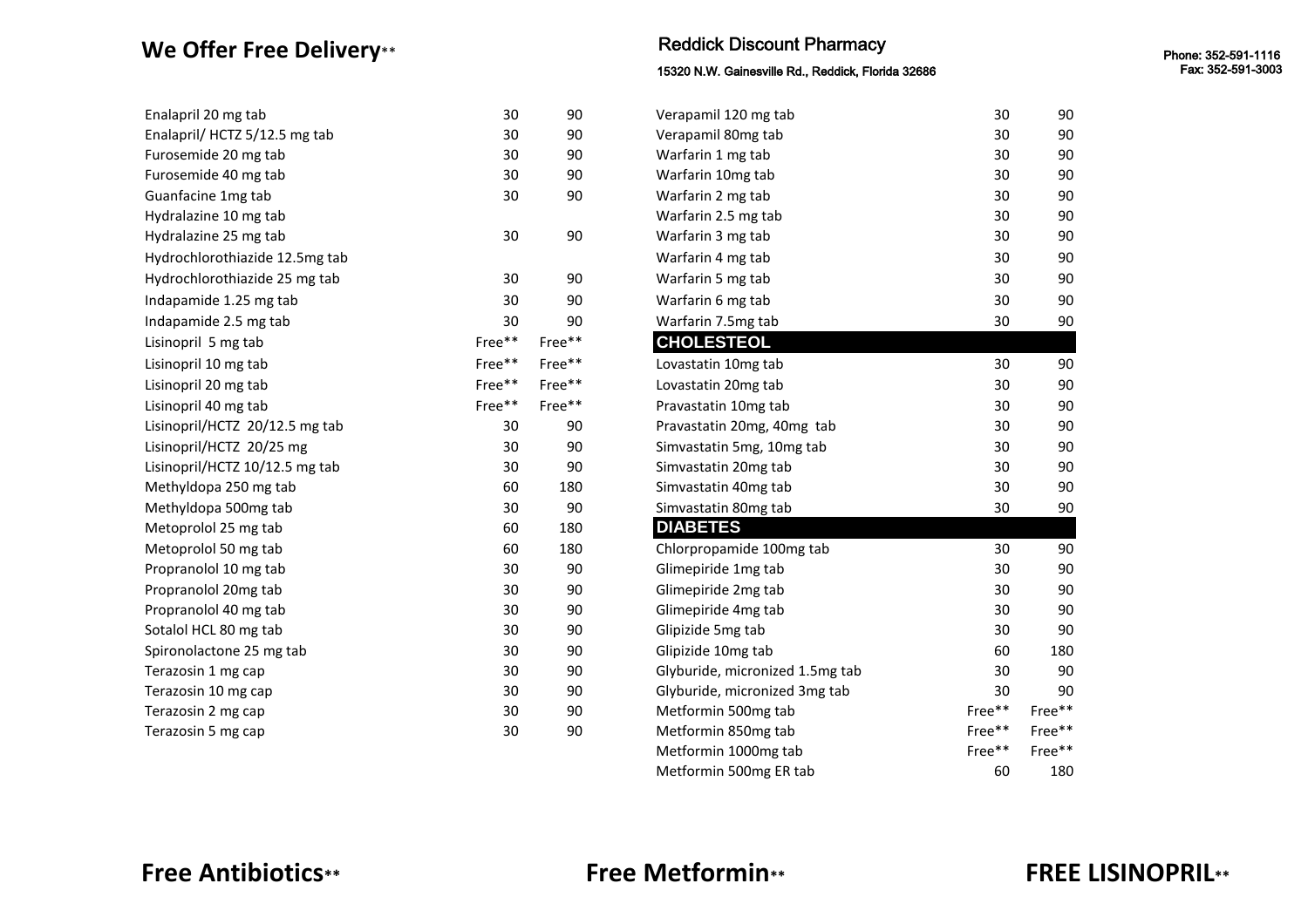### **We Offer Free Delivery\*\***

| <b>Gastro-Intestinal</b>            |      |     | <b>PAIN &amp; INFLAMATION</b>        |    |     |
|-------------------------------------|------|-----|--------------------------------------|----|-----|
| Ranitidine 150mg tab                | 30   | 90  | Allopurinol 100mg tab                | 30 | 90  |
| Ranitidine 300mg tab                | 30   | 90  | Allopurinol 300mg tab                | 30 | 90  |
| Metoclopramide 5 mg tab             | 30   | 90  | Naproxen 375mg tab                   | 60 | 180 |
| Metoclopramide 10 mg tab            | 30   | 90  | Naproxen 500mg tab                   | 60 | 180 |
| Cimetidine 300mg tab                | 30   | 90  | Meloxicam 7.5mg tab                  | 30 | 90  |
| Cimetidine 400mg tab                | 30   | 90  | Meloxicam 15mg tab                   | 30 | 90  |
| Famotidine 20mg tab                 | 30   | 90  | Ibuprofen 400mg tab                  | 60 | 180 |
| Famotidine 40mg tab                 | 30   | 90  | Ibuprofen 600mg tab                  | 60 | 180 |
| Dicyclomine 10 mg cap               | 30   | 30  | Ibuprofen 800mg tab                  | 30 | 90  |
| Dicyclomine 20 mg cap               | 30   | 30  | Cyclobenzaprine 5mg tab              | 30 | 90  |
| <b>MENTAL HEALTH</b>                |      |     | Cyclobenzaprine 10mg tab             | 30 | 90  |
| Amitriptyline 10mg tab              | 30   | 90  | Dexamethasone 0.5mg tab              | 30 | 90  |
| Amitriptyline 25mg tab              | 30   | 90  | Dexamethasone 0.75mg tab             | 12 | 36  |
| Amitriptyline 50 mg tab             | 30   | 90  | Dexamethasone 4mg tab                | 6  | 18  |
| Amitriptyline75 mg tab              | 30   | 90  | Phenazopyridine 100mg tab            | 6  | 18  |
| Amitriptyline 100 mg tab            | 30   | 90  | Phenazopyridine 200mg tab            | 6  | 18  |
| <b>Buspirone 5mg tab</b>            | 60   | 180 | <b>STEROIDS</b>                      |    |     |
| Buspirone 10mg tab                  | 60   | 180 | Dexamethasone 0.5mg tab              | 30 |     |
| Carbamazepine 200mg tab             | 60   | 180 | Dexamethasone 0.75mg tab             | 12 |     |
| Citalopram 20mg tab                 | 30   | 90  | Dexamethasone 4 mg tab               | 6  |     |
| Citalopram 40mg tab                 | 30   | 90  | Prednisone 5 mg tab                  | 30 |     |
| Fluoxetine 10mg cap                 | 30   | 90  | Prednisone 10 mg tab                 | 30 |     |
| Fluoxetine 20mg cap                 | 30   | 90  | Prednisone 20 mg tab                 | 30 |     |
| Lithium Carbonate 300mg capule      | 90   | 360 | <b>WOMEN'S HEALTH</b>                |    |     |
| Paroxetine 10mg tab                 | 30   | 90  | Estradiol 0.5 mg tab                 | 30 | 90  |
| Paroxetine 10mg, 20mg tab           | 30   | 90  | Estradiol 1 mg tab                   | 30 | 90  |
| Prochlorperazine 10mg tab           | 30   | 90  | Estradiol 2mg tab                    | 30 | 90  |
| Trazadone 50mg tab                  | 30   | 90  | Medroxyprogesterone 2.5 mg, 5 mg tab | 30 | 90  |
| Trazadone 100mg tab                 | 30   | 90  | Medroxyprogesterone 10mg tab         | 30 | 90  |
| Trazadone 150mg tab                 | 30   | 90  | <b>OINTMENTS &amp; CREAMES</b>       |    |     |
| Trihexyphenidyl 2mg tab             | 60   | 180 | Fluocinolone 0.05% Cream             | 15 |     |
| <b>EAR PREPARATIONS</b>             |      |     | Hydrocortisone 1% OTC                | 30 |     |
| Antipyrine/Benzocaine Otic Solution | 15ml |     | Hydrocortisone 2.5%                  | 30 |     |
|                                     |      |     |                                      |    |     |

### Reddick Discount Pharmacy 15320 N.W. Gainesville Rd., Reddick, Florida 32686

| <b>PAIN &amp; INFLAMATION</b>        |    |     |
|--------------------------------------|----|-----|
| Allopurinol 100mg tab                | 30 | 90  |
| Allopurinol 300mg tab                | 30 | 90  |
| Naproxen 375mg tab                   | 60 | 180 |
| Naproxen 500mg tab                   | 60 | 180 |
| Meloxicam 7.5mg tab                  | 30 | 90  |
| Meloxicam 15mg tab                   | 30 | 90  |
| Ibuprofen 400mg tab                  | 60 | 180 |
| Ibuprofen 600mg tab                  | 60 | 180 |
| Ibuprofen 800mg tab                  | 30 | 90  |
| Cyclobenzaprine 5mg tab              | 30 | 90  |
| Cyclobenzaprine 10mg tab             | 30 | 90  |
| Dexamethasone 0.5mg tab              | 30 | 90  |
| Dexamethasone 0.75mg tab             | 12 | 36  |
| Dexamethasone 4mg tab                | 6  | 18  |
| Phenazopyridine 100mg tab            | 6  | 18  |
| Phenazopyridine 200mg tab            | 6  | 18  |
| <b>STEROIDS</b>                      |    |     |
| Dexamethasone 0.5mg tab              | 30 |     |
| Dexamethasone 0.75mg tab             | 12 |     |
| Dexamethasone 4 mg tab               | 6  |     |
| Prednisone 5 mg tab                  | 30 |     |
| Prednisone 10 mg tab                 | 30 |     |
| Prednisone 20 mg tab                 | 30 |     |
| <b>WOMEN'S HEALTH</b>                |    |     |
| Estradiol 0.5 mg tab                 | 30 | 90  |
| Estradiol 1 mg tab                   | 30 | 90  |
| Estradiol 2mg tab                    | 30 | 90  |
| Medroxyprogesterone 2.5 mg, 5 mg tab | 30 | 90  |
| Medroxyprogesterone 10mg tab         | 30 | 90  |
| <b>OINTMENTS &amp; CREAMES</b>       |    |     |
| Fluocinolone 0.05% Cream             | 15 |     |
| Hydrocortisone 1% OTC                | 30 |     |
| Hydrocortisone 2.5%                  | 30 |     |

## **Free Antibiotics\*\* Free Metformin\*\* FREE LISINOPRIL\*\***